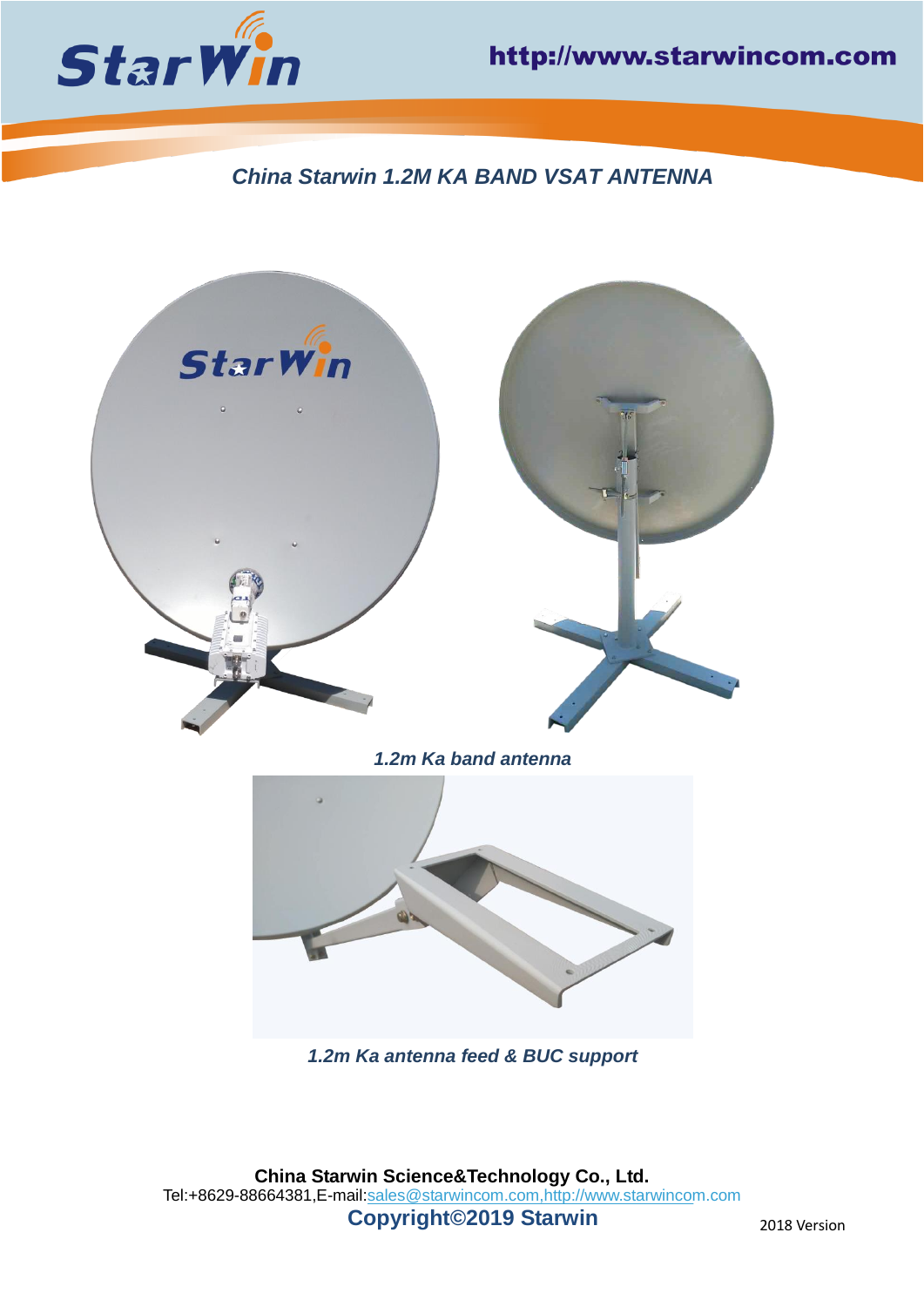

## *General Description of 1.2m Ka band VSAT antenna*

China Starwin 1.2 m Ka band VSAT antenna is a high performance and high efficiency satellite broadband antenna designed for most demanding applications, from consumer to enterprise, government and mobility.

The reflector is stamping processed from steel material for strength and accuracy, the precision Az and El mount is made of stainless steel for excellent corrosion resistance. This mount with fine tune features to point satellite accurately with low backlash and lockdown error.

And we provide the support and pedestal together with this VSAT antenna.

#### *Features of 1.2m Ka band VSAT antenna*

- 120cm Ka band VSAT satellite dish antenna
- Commercial/ Military Ka-band frequency
- One-piece precision steel reflector
- Proven high efficiency Ka feeder
- Fine Azimuth and Elevation adjustment system
- Robust stand and pedestal
- Designed for universal ka-band Transceivers
- ⚫ Transceiver or BUC support

### *Technical Specification 1 (Wider 2GHz Frequency Range)*

| Item No.                    | SWKA120-CP2(W) (Starwin 1.2m Ka band antenna)                         |
|-----------------------------|-----------------------------------------------------------------------|
| Antenna Diameter            | 1.2 <sub>m</sub>                                                      |
| Antenna Type                | Offset                                                                |
| Antenna Material            | High quality steel                                                    |
| Antenna Pedestal Type       | Kingpost                                                              |
| Antenna Drive Mode          | Manual                                                                |
| <b>Frequency Range</b>      | Tx: 28 GHz~30GHz<br>Rx: 18.2 GHz~21.2 GHz                             |
| Antenna Gain (dBi)          | Tx: $G \ge 49 + 20 \lg(f/29.5)$<br>Rx: $G \ge 45.5 + 20 \lg(f/19.95)$ |
| <b>VSWR</b>                 | ≤1.25:1                                                               |
| Polarization                | Circular or Linear                                                    |
| <b>First Sidelobe</b>       | $\leq$ -14.5 dB                                                       |
| Feed Interface              | Rx port: WR42, Tx port: WR28                                          |
| Driving range               | Azimuth: ±85°under Elevation: 5°~+85°                                 |
| <b>Operation Wind Speed</b> | $28 \text{ m/s}$                                                      |

**China Starwin Science&Technology Co., Ltd.** Tel:+8629-88664381,E-mail[:sales@starwincom.com,](mailto:sales@starwincom.com)[http://www.starwincom.com](http://www.starwincom.com/) **Copyright©2019 Starwin** 2018 Version